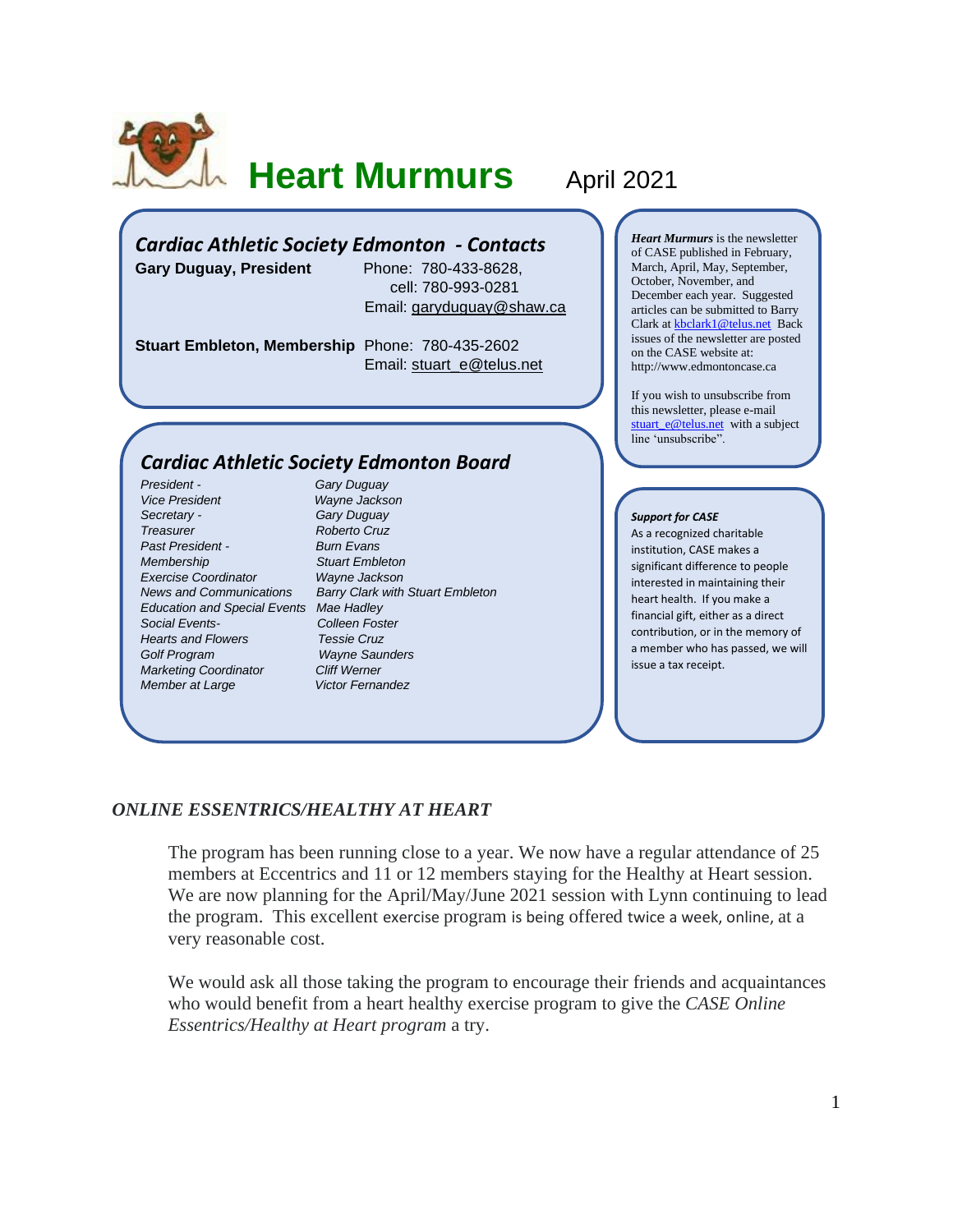They can try it free of charge for one month and, if they want to continue, they will need to join CASE (\$30.00/year) and pay for the program at our regular charge (currently \$30.00 per month). The same offer applies to CASE members and spouses. They can try the program, free of charge for one month and then, if they want to continue to exercise with us, the regular program charges will be applied.

Please note that the fees for April, May and June are now payable. Please send your cheque for \$90.00 (3 months at \$30.00/month) to:

Roberto Cruz CASE Treasurer 201-1350 Windermere Way SW Edmonton, AB T6W 2J3

## *REGULAR WALKS STARTING SOON!*

Our leader, Wayne Jackson, has noted that the trails are somewhat soggy and still slippery in spots. He is hoping to resume the program before the end of April and will try for a walk every 3 weeks depending on the weather, member interest and my Friday commitments. Perhaps the articles following will encourage you to get out and enjoy Edmonton this spring and summer!

### *WALK YOUR WAY TO BETTER HEART HEALTH*

With every step, walking offers benefits and is some of the best exercise for heart health. It can improve your cholesterol levels, blood pressure and energy levels, plus it can fight weight gain to improve heart health overall, explains the [American Heart Association.](http://www.heart.org/HEARTORG/HealthyLiving/PhysicalActivity/Walking/Walking-101_UCM_461766_Article.jsp#.Wi7FDrT81TY) Walking can also reduce stress, clear your mind, and boost your mood.

All of those things can help [reduce your risk of heart disease](https://www.abbott.com/corpnewsroom/healthy-heart/how-to-lower-your-risk-of-heart-disease.html) and stroke. The best part? You only need about two and a half hours per week of moderate exercise, such as a brisk walk around the park.

**Walking When Your Job Involves Sitting?** Sometimes, it is easier to talk the talk than walk the walk, especially if you have a job that keeps you sedentary most of the day. By understanding your daily routine, it's possible to find pockets of time for [cardiovascular](https://www.abbott.com/corpnewsroom/healthy-heart/cardiovascular-fitness--what-it-means-to-your-heart-health.html)  [fitness](https://www.abbott.com/corpnewsroom/healthy-heart/cardiovascular-fitness--what-it-means-to-your-heart-health.html) in the form of walking. With your doctor's guidance, try these health tips:

- 1. Go for an early-morning walk with your pooch. Or, if you do not already have a pet, consider getting one. Caring for an animal can help reduce your heart disease risk, says the [AHA.](http://www.heart.org/HEARTORG/HealthyLiving/Owning-a-Pet-May-Protect-You-from-Heart-Disease_UCM_453586_Article.jsp#.Wi7cdrT81TY)
- 2. When going to work or the store, park your car far from the entrance so that you can fit more steps into your day.
- 3. Take the stairs instead of the elevator.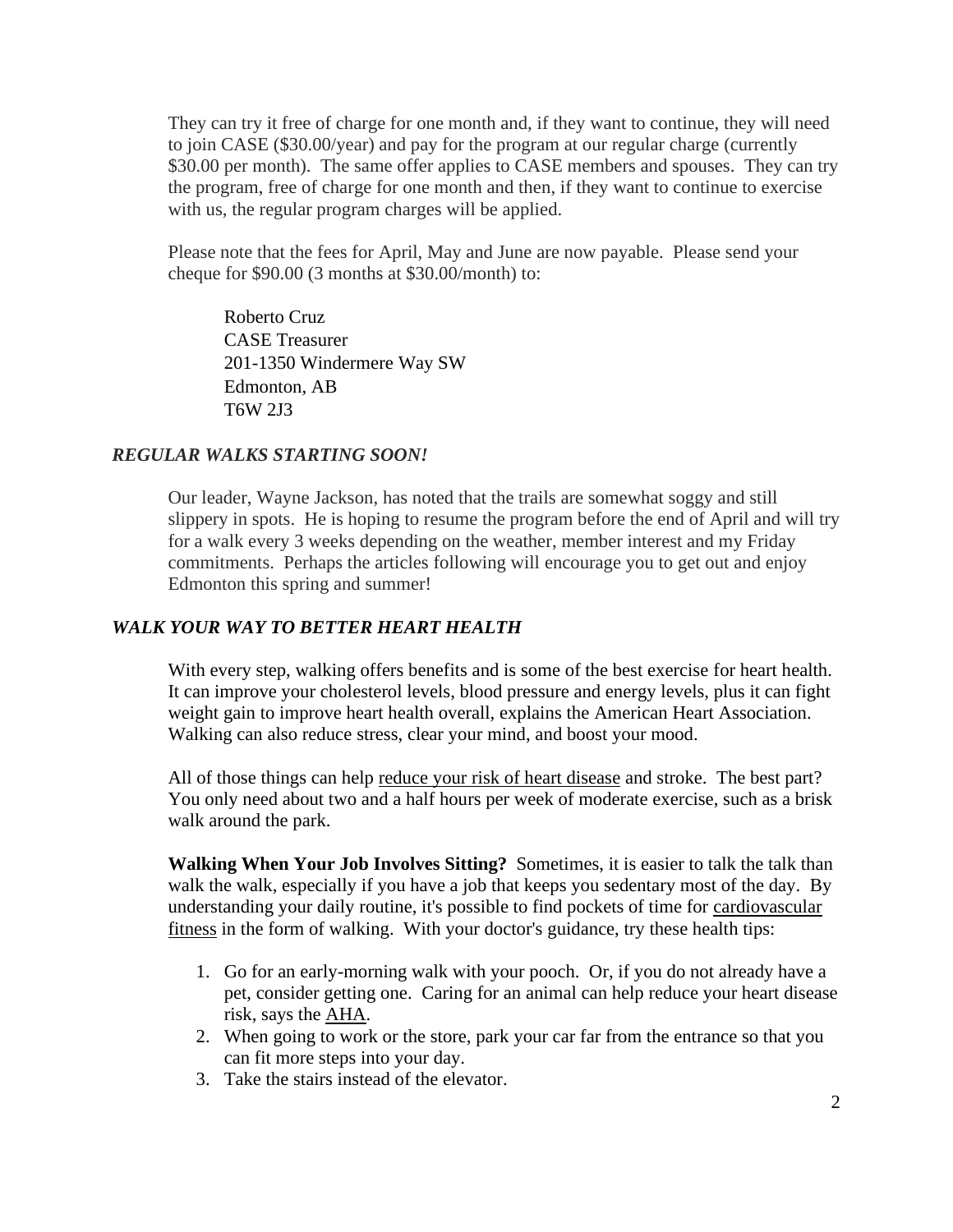- 4. Wear a pedometer to keep track of your physical activity, and set attainable goals to stay motivated, perhaps 1,000 steps a day.
- 5. Set a timer to get up and move around the office at least once an hour.
- 6. Recruit coworkers for a daily lunchtime walk outside, weather permitting.

**Plan. Then Take a Walk.** If you need extra motivation or structure to fit walking into your day, consider this 12-week walking schedule from the National Heart, Lung and Blood Institute, courtesy of the [Mayo Clinic.](https://www.mayoclinic.org/healthy-lifestyle/fitness/in-depth/walking/art-20050972) The schedule, designed to help you get up to speed with a daily walking routine, starts out with 5-minute increments of walking, including a warmup, brisk walk and cool down. By the final week, you can work your way up to a full 30 minutes of brisk walking, sandwiched between 5 minutes of an easier pace. Be sure to consult your doctor first to make sure this program is right for you, especially if you are older than 40 and have not been physically active.

**Add in Some Strength Exercises.** Though you can certainly walk your way to improved heart health, you can push, pull, lift, squat and lunge your way to it as well. The [AHA](http://www.heart.org/HEARTORG/HealthyLiving/PhysicalActivity/FitnessBasics/Strength-and-Resistance-Training-Exercise_UCM_462357_Article.jsp#.Wi7rGrT81TY) recommends twice-a-week strength training for stronger bones, muscles and connective tissues. Plus, by building muscles, you can help lower your blood pressure to prime your body for the physical activity your heart needs, notes the [Mayo Clinic.](https://www.mayoclinic.org/healthy-lifestyle/fitness/in-depth/the-real-secret-to-a-healthy-heart/art-20270834) When you have made a good habit out of walking, and if your body is up for it, consider mixing these quick exercises into your routine:

- **Walking Lunges:** As you walk, take a larger-than-normal step, and bring your back knee close to the ground for a full lunge. Then, step forward with the back foot in the same way. Repeat for 10 lunges at a time, if possible.
- **Walking Curl Presses:** Bring along a light pair of weights, such as 2- or 3-pound dumbbells. As you walk, start with the weights in each hand down by your thighs. Bring the weights up into a curl to your shoulders, then press above your head. Return the weights back down to your shoulders and then back your thighs. Repeat in 3-minute increments, if possible.
- **Knee-Tap March:** Walk forward with high knees, tapping your knees with your hand at every step. Repeat in 3-minute increments, if possible.

**Walking: The Key to a Longer Life?** With a little patience, practice, and perseverance, you may be able to work your way up to more cardio and resistance exercises. While the two-and-a-half hour per week rule makes for a great starting point, more exercise can be worth it, if you have got the time. Compared to less than 30 minutes of weekly activity, seven hours of weekly physical activity could reduce the risk of early death by as much as 40 percent, says the [CDC.](https://www.cdc.gov/physicalactivity/basics/pa-health/index.htm#increase)

If you want to focus on ways to improve heart health, don't let [the excuses](https://www.abbott.com/corpnewsroom/nutrition-health-and-wellness/tips-to-stay-fit-and-healthy-this-winter.html) stop you. Whether you take a stroll, jaunt, saunter, hike, or promenade, just get out there and walk. Your heart will thank you.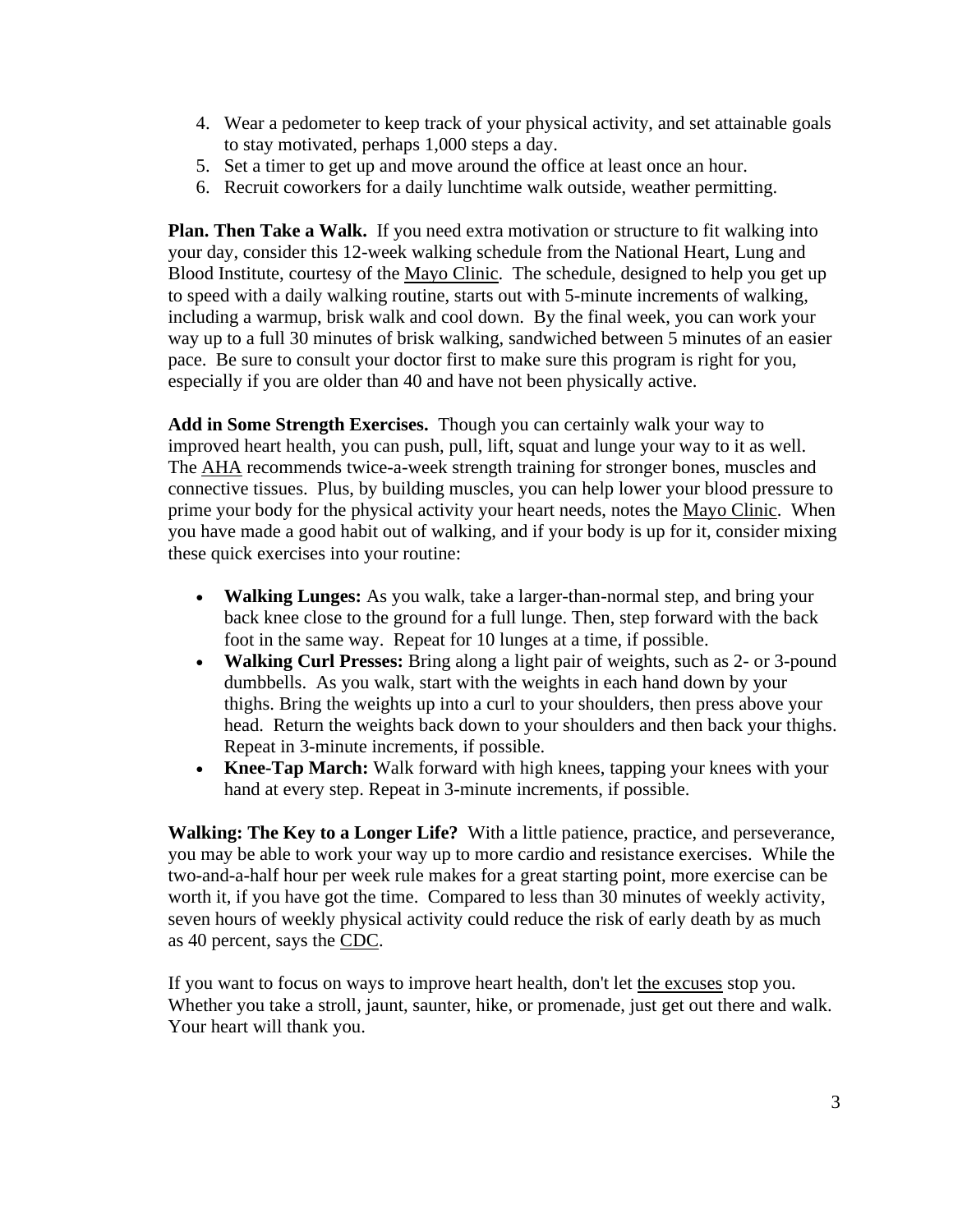Source: [Healthy Heart](https://www.abbott.com/corpnewsroom/healthy-heart.html) | Nov. 12, 2018 [https://www.abbott.com/corpnewsroom/healthy](https://www.abbott.com/corpnewsroom/healthy-heart/improve-heart-health-by-walking.html)[heart/improve-heart-health-by-walking.html](https://www.abbott.com/corpnewsroom/healthy-heart/improve-heart-health-by-walking.html)

# *URBAN (NORDIC) POLING FOR ACTIVE LIVING*

Currently, Cardiologists and cardiac rehabilitation professionals are prescribing walking to prevent, manage and treat Cardiovascular disease. Walking with Urban poles activates up to 90% of muscles providing both aerobic and resistance training with the potential to burn up to 46% more calories than walking without poles. This activity provides an excellent tool for healthy weight loss. For these reasons, many hospitals are choosing to incorporate urban poling into their discharge information for cardiac rehabilitation patients to increase the benefits of cardiac rehab and serve as an excellent tool that can be used in the clinic to transition to the community.

**Research Benefits:** Evidence based studies on cardiovascular disease patients clearly identify poling as a healthy mode of physical activity suited for primary and secondary intervention, as well as rehabilitation. Urban Poling offers proven beneficial effects on key health parameters which may include:

- Lower resting heart rate
- Higher VO<sub>2</sub> max
- Improved blood lipid profile
- Lower total fat mass/decreased waist circumference
- Higher exercise tolerance
- Walking further, more frequently & faster
- Improved mood

A study published by the University of Ottawa Heart Institute, concluded that walking with poles is superior to standard cardiac rehab, even for those following mild to moderate heart failure. Walking with poles has been shown to lower resting heart rate, blood pressure, improve blood cholesterol and lipid levels and exercise capacity. Consult your physician or therapist before using poles if you currently use a cane or walker, have any medical condition which affects your balance, stability, grip strength, vision, depth perception, judgement or co-ordination or you are currently recovering from injury or surgery.

Source: https://urbanpoling.com/old/health-benefits/active-living-with-cardiac-health/